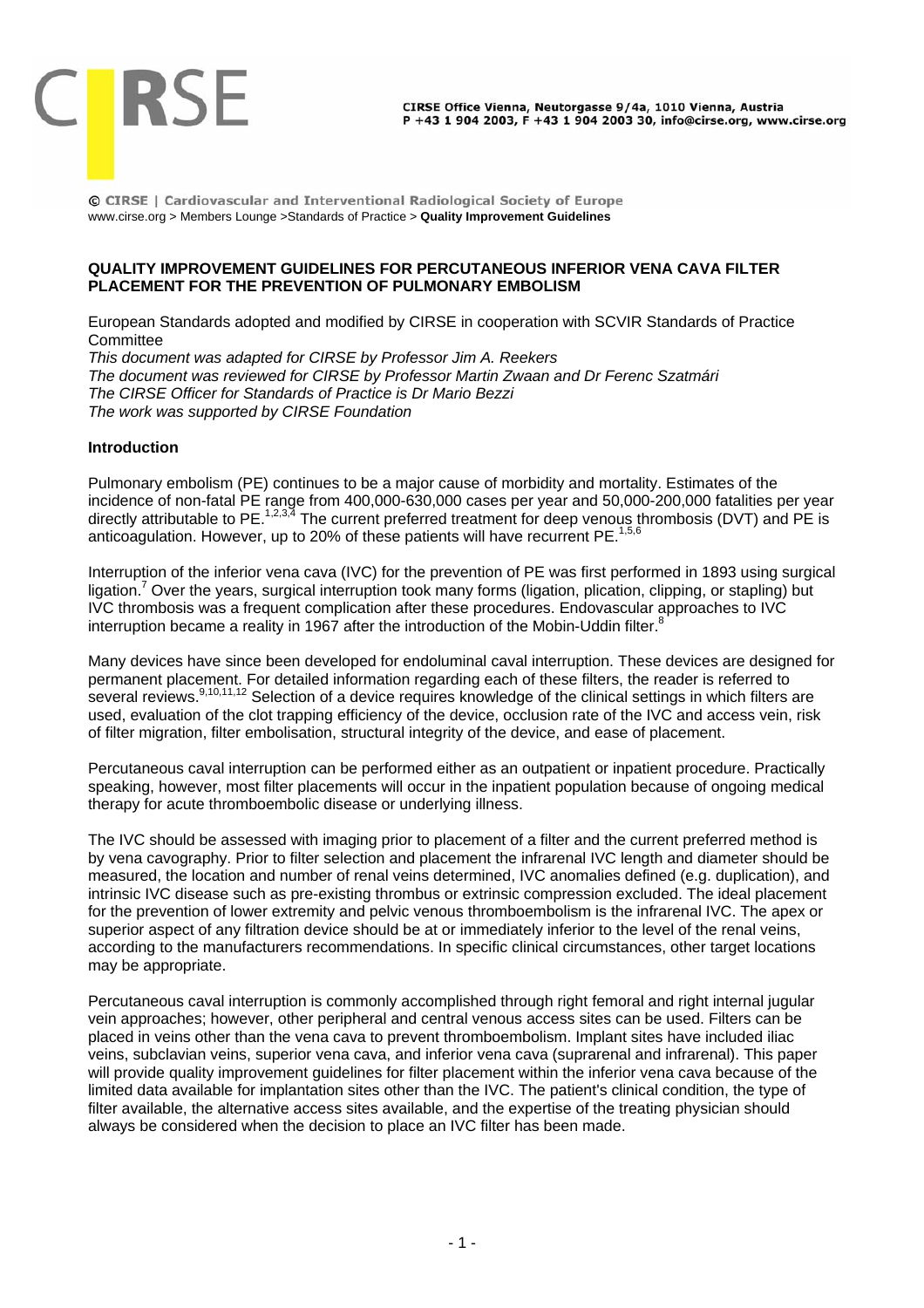

These guidelines are written to be used in quality improvement programmes to assess percutaneous interruption of the IVC to prevent pulmonary embolism. The most important processes of care are 1) patient selection, 2) performing the procedure, and 3) monitoring the patient. The outcome measures or indicators for these processes are indications, success rates, and complication rates. Outcome measures are assigned threshold levels.

# Definitions<sup>13,17</sup>

*Procedural Success* - Deployment of a filter such that the filter is judged suitable for mechanical protection against PE.

*Procedural Failure* - The procedure concludes with unsatisfactory filter deployment such that the patient has inadequate mechanical protection against PE.

*Death* - Procedurally related death directly attributable to the filter itself documented by clinical findings, imaging, or autopsy.

*Recurrent PE* - Pulmonary embolism occurring after filter placement documented by pulmonary arteriography, cross sectional imaging, altered ventilation-perfusion (V/Q) lung scan to high probability of PE, or autopsy.

*IVC Occlusion* - Presence of an occluding thrombus in the IVC occurring after filter insertion and documented by ultrasound, CT, MRI, venography, or autopsy.

*IVC Penetration* - Penetration of the vein wall by filter hooks with transmural incorporation. For quality improvement reporting purposes, the definition of IVC penetration is filter strut or anchor devices extending more than 3 mm outside the wall of the IVC demonstrated by CT, ultrasound, venography, or autopsy. Acute penetration occurring during placement of the filter is considered an insertion problem (see below).

*Filter Embolisation* - Post deployment movement of the filter to a distant anatomic site completely out of the target zone.

*Migration* - Filter migration defined as a change in filter position compared to its deployed position (either cranial or caudal) more than 2 cm as documented by plain film imaging, CT, or venography.

*Filter Fracture* - Any loss of structural integrity (i.e. breakage or separation) of the filter documented by imaging or autopsy.

*Insertion Problems* - Filter or deployment system related malfunctions such as incomplete filter opening, filter tilt more than 15° from the IVC axis (e.g. non-self centring filters), misplacement of filter outside of the infrarenal IVC when the operators' intent is to place the filter in the infrarenal IVC (e.g. when a portion of the filter is within one iliac vein), or prolapse of filter components. Filter malposition requiring surgical removal is considered an insertion problem complication.

*Access Site Thrombus* - Occlusive or non-occlusive thrombus developing after filter insertion at the venotomy site.

*Other access site complications with clinical sequelae* - Arteriovenous fistula, haematoma or bleeding requiring a transfusion, hospitalisation (either admission or extended stay) or further treatment for management.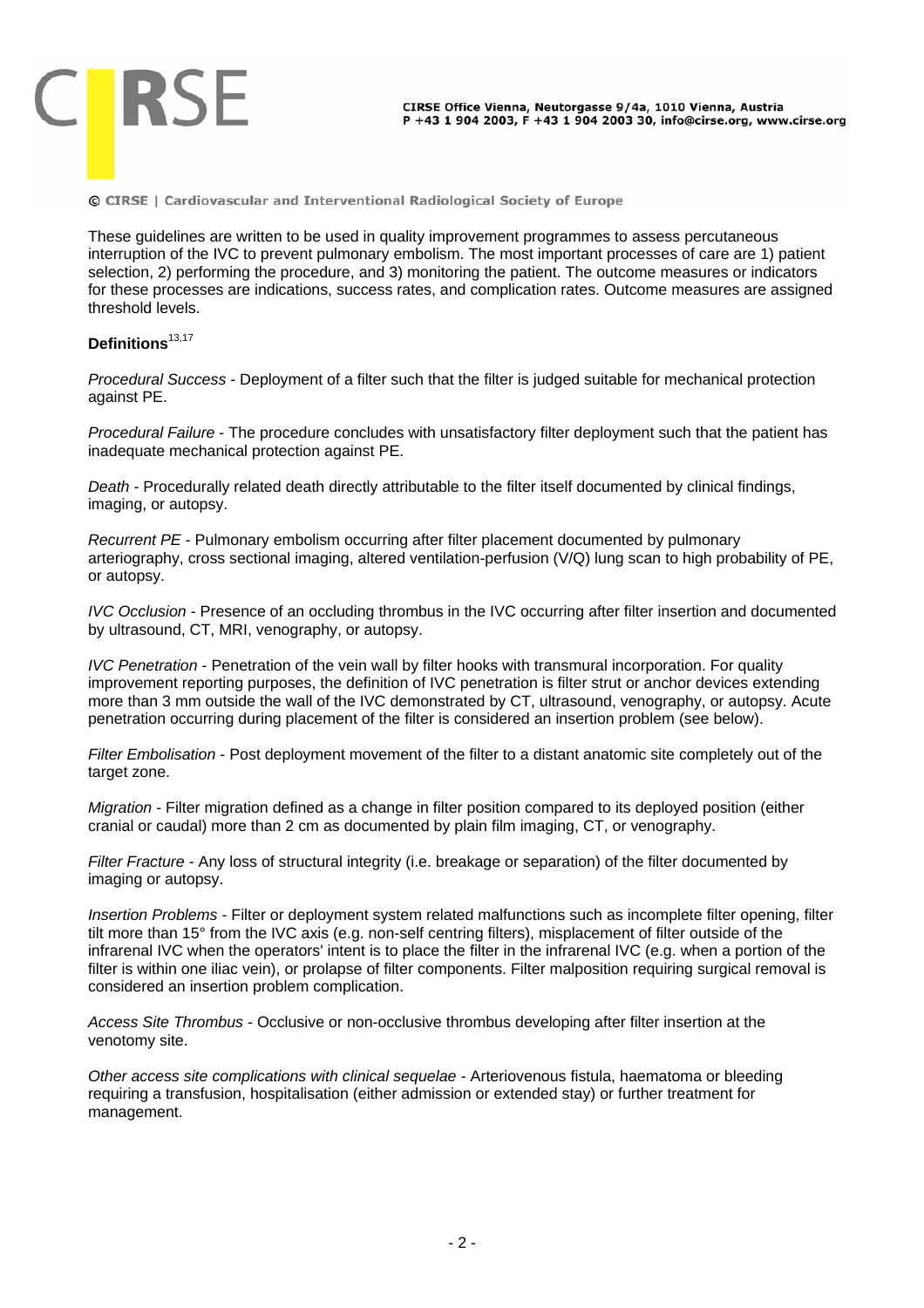While practicing physicians should strive to achieve perfect outcomes (e.g., 100% success, 0% complications), in practice all physicians will fall short of this ideal to a variable extent. Thus, indicator thresholds may be used to assess the efficacy of ongoing quality improvement programmes. For the purpose of these guidelines, a threshold is a specific level of an indicator that should prompt a review. Individual complications may also be associated with complication-specific thresholds. When measures such as indications or success rates fall below a (minimum) threshold, or when complication rates exceed a (maximum) threshold a review should be performed to determine causes and to implement changes, if necessary. Thresholds may vary from those listed here; for example, patient referral patterns and selection factors may dictate a different threshold value for a particular indicator at a particular institution. Thus, setting universal thresholds is very difficult, and each department is urged to alter the thresholds as needed to higher or lower values, to meet its own quality improvement programme needs.

Complications can be stratified on the basis of outcome. Major complications result in: admission to a hospital for therapy (for outpatient procedures), an unplanned increase in the level of care, prolonged hospitalisation, permanent adverse sequelae, or death. Minor complications result in no sequelae; they may require nominal therapy or a short hospital stay for observation (generally overnight). See Appendix A. The complication rates and thresholds below refer to major complications.

# **Indications**13,14,15,16

### *Accepted*

- 1. Patients with evidence of pulmonary embolus or IVC, iliac, or femoral-popliteal DVT and one or more of the following:
	- a. Contraindication to anticoagulation
	- b. Complication of anticoagulation
	- c. Failure of anticoagulation
		- i. recurrent PE despite adequate therapy
		- ii. inability to achieve adequate anticoagulation

### *Additional indications for selected patients*:

- 1. Massive pulmonary embolism with residual deep venous thrombus in a patient at risk of further PE
- 2. Free floating iliofemoral or inferior vena cava thrombus
- 3. Severe cardiopulmonary disease and DVT (e.g. cor pulmonale with pulmonary hypertension)
- 4. Poor compliance with anticoagulant medications
- 5. Severe trauma without documented PE or DVT
	- a. Closed head injury
	- b. Spinal cord injury
	- c. Multiple long bone or pelvic fractures
- 6. High risk patients (e.g. immobilised, ICU patients, prophylactic pre-operative placement in patients with multiple risk factors of venous thromboembolism)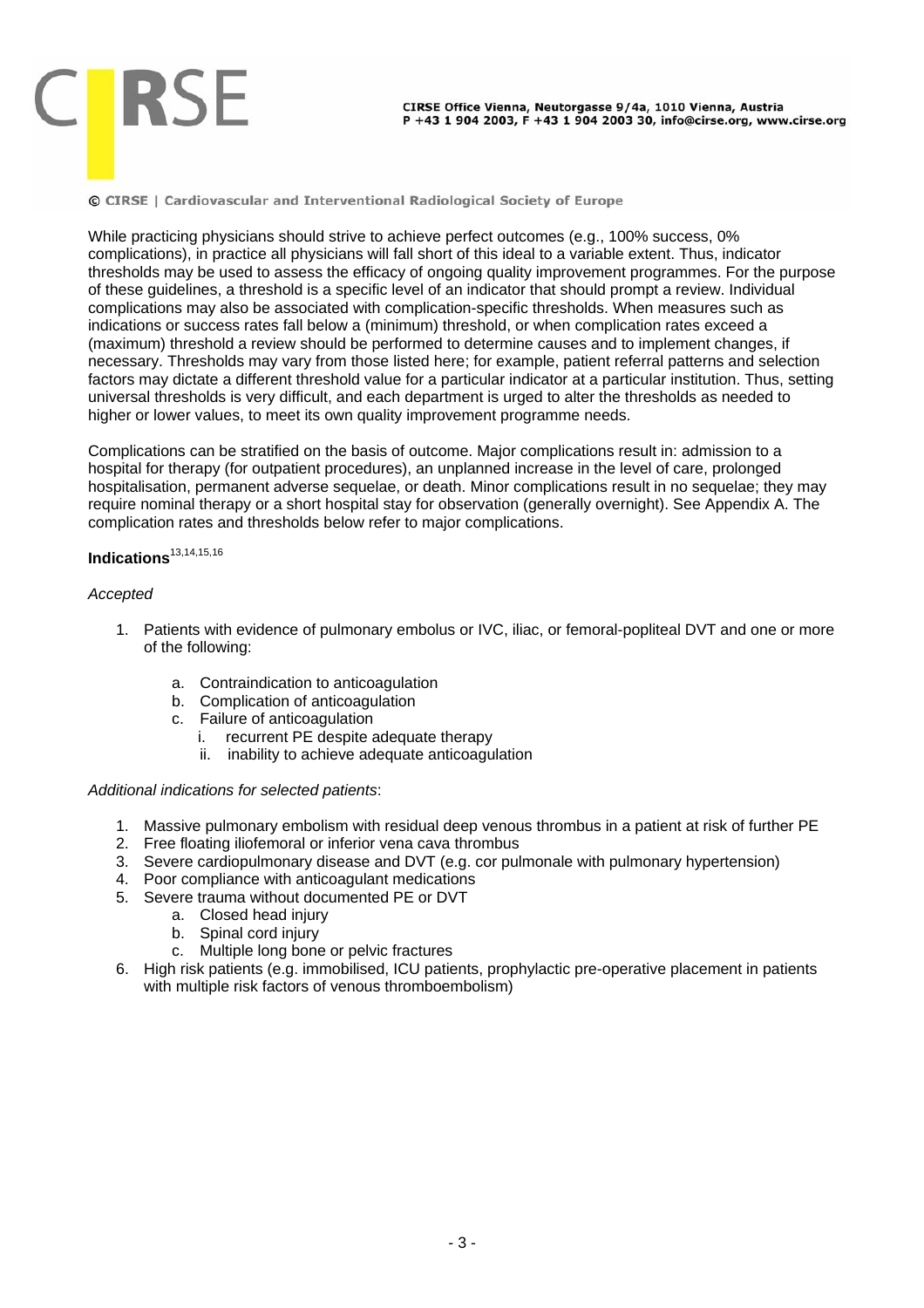

#### *Suprarenal Filter Placement*

- 1. Renal vein thrombosis
- 2. IVC thrombosis extending above the renal veins
- 3. Filter placement during pregnancy; suprarenal placement is also appropriate in women of childbearing age
- 4. Thrombus extending above previously placed infrarenal filter
- 5. Pulmonary embolism following gonadal vein thrombosis
- 6. Anatomic variants: duplicated IVC, low insertion of renal veins
- 1. Uncorrectable severe coagulopathy (e.g. patients with liver or multisystem failure)
- 2. Caution should be exercised when placing a filter in patients with bacteraemia or untreated infection; clinical judgement should be applied in these situations weighing the theoretical risk implant infection versus the risk of pulmonary embolism

For paediatric and young adults patients filter placement indications should be strict, since the long-term effects and durability of the devices are not precisely known.

The threshold for these indications is 95%. When fewer than 95% of procedures are performed for these indications, the department will review the process of patient selection.

#### **Success**

It is expected that the technical success for percutaneously placed inferior vena cava filters will be 97% or better in experienced hands. Therefore, the proposed threshold for review of technical failures should be 3%.

### **Complications**

Every currently available filter has been extensively studied as part of the FDA approval process. Few comparative studies have been completed evaluating all filters in one project and those that have done so have been retrospective analyses. Complication rates are highly variable depending on the filter being studied. For simplicity, these guidelines will not suggest threshold rates for each individual filter, rather filtration devices will be considered as a group.

## **TABLE 1**

| <b>Complications</b>                       | <b>Reported Rates (%)</b> | Threshold (%) |
|--------------------------------------------|---------------------------|---------------|
| Death'                                     | 0.12                      | $\leq 1$      |
| Recurrent PE <sup>17-22</sup>              | $0.5 - 6$                 | 5             |
| IVC Occlusion <sup>11,17,19,20,23-27</sup> | 2-30                      | 10            |
| Filter Embolisation <sup>17,24,40-49</sup> | $2 - 5$                   | 2             |
| Access Site Thrombosis - Major             |                           |               |
| (see Appendix A) $^{36,52}$                | $0 - 6*$                  |               |

Published rates for individual types of complications are highly dependent on patient selection and are, in some cases, based on series comprising several hundred patients, which is a volume larger than most individual practitioners are likely to treat. It is also recognised that a single complication can cause a rate to cross above a complication-specific threshold when the complication occurs in a small volume of patients, e.g. early in a quality improvement programme.

## **Other Trackable Events**

Because an IVC filter is a permanent implantable device and because this device is sometimes placed in relatively young patients, several other trackable parameters, when observed, are appropriate to record in a quality improvement programme. The following events may or may not be clinically significant in a particular patient. For this reason, thresholds for these events are not included in this document.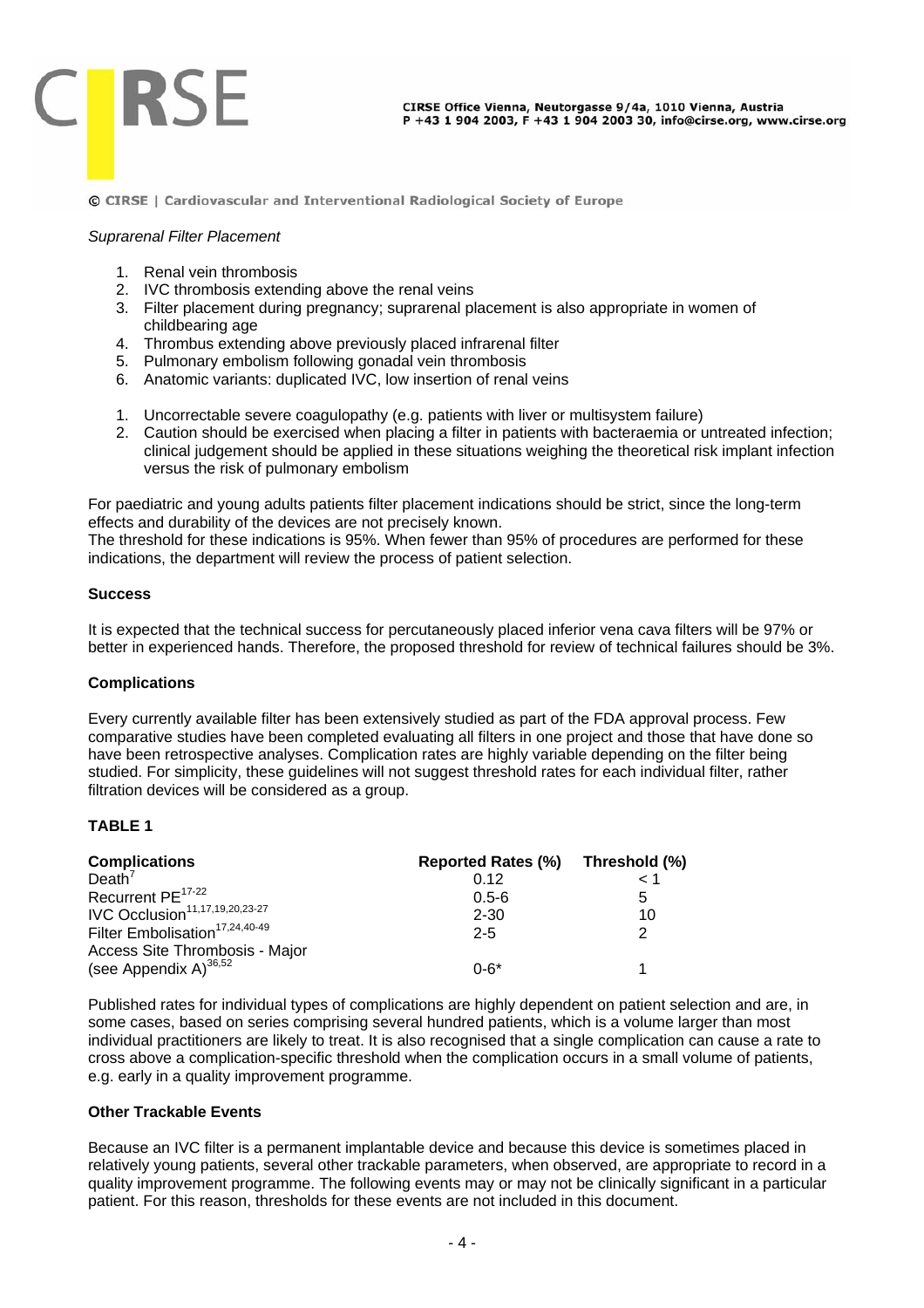#### **TABLE 2**

**CIRSE** 

| <b>Other Trackable Events</b>                        | <b>Reported Rates (%)</b> |
|------------------------------------------------------|---------------------------|
| IVC Penetration*7,17,19,23,27,28,39                  | $0 - 41$                  |
| Migration*7,9,10,17,19-21,26,29                      | $0 - 18$                  |
| Filter Fracture <sup>17,24</sup>                     | $2 - 10$                  |
| Access Site Thrombus,                                |                           |
| All types <sup>7,30,36,37</sup>                      | $0 - 25$                  |
| Occlusive <sup>35,36</sup>                           | $3 - 10$                  |
| Insertion Problems <sup>7,17,19-22,24,26,30-32</sup> | $5 - 50$                  |
| Other complications <sup>33,34</sup>                 | $1 - 15$                  |

\*Clinically significant penetration and migration are felt to be rare. The rate of clinically significant penetration is undefined in the literature. $39,50,51$ 

CIRSE clinical practice guidelines attempt to define practice principles that generally should assist in producing high quality medical care. These guidelines are voluntary and are not rules. A physician may deviate from these guidelines, as necessitated by the individual patient and available resources. These practice guidelines should not be deemed inclusive of all proper methods of care or exclusive of other methods of care that are reasonably directed towards the same result. Other sources of information may be used in conjunction with these principles to produce a process leading to high quality medical care. The ultimate judgment regarding the conduct of any specific procedure or course of management must be made by the physician, who should consider all circumstances relevant to the individual clinical situation. It is prudent to document the rationale for any deviation from the suggested practice guidelines in the department policies and procedure manual or in the patient's medical record.

### **TEMPORARY VENA CAVA FILTERS**

## **Temporary vena cava filters are available in Europe but not in the US. This part of the document is therefore unrelated to SCVIR**

### **Introduction**

Implantation in the inferior vena cava (IVC) of a permanent vena cava filter (PVCF) can be regarded as a therapy modality for the prevention of pulmonary embolism (PE) in the management of venous thromboembolic disease. However, a number of recent papers have reported on the efficacy and the relatively high complication rate of different types of permanent IVC filters. Long-term follow-up by Ferris et al (Radiology 1993; 188:851-865) of 320 patients with 7 different types of PVCF revealed an IVC thrombosis in 19%.

The IVC wall penetration of >3mm in 9%, PE with a filter in place in 10%, filter migration of >1cm in 6% and filter fractures in 2%. Furthermore, in a recent article by Decoussus et al (ref: NEJM...etc), the authors report that the advantages of a vena cava filter are only in the short term  $\left($  < 2 years). After this period, the complications associated with the presence of a VCF (e.g. thrombosis) override those of the control group not having a filter. In view of these data, indiscriminate prophylactic use of permanent IVC filters should be avoided. In addition, the data indicates the advantages of being able to remove an IVC filter when the patient is no longer at high risk of PE.

In recent years, filter technology has therefore focused on means to afford temporary protection for those patients with short-term risk of PE (e.g. patients undergoing orthopaedic surgery, patients with temporary contraindication to anticoagulation, patients undergoing thrombolysis for deep venous thrombosis [DVT], and patients whose anticoagulation requires temporary cessation due to surgery). These patients are often young or have an otherwise normal life expectancy.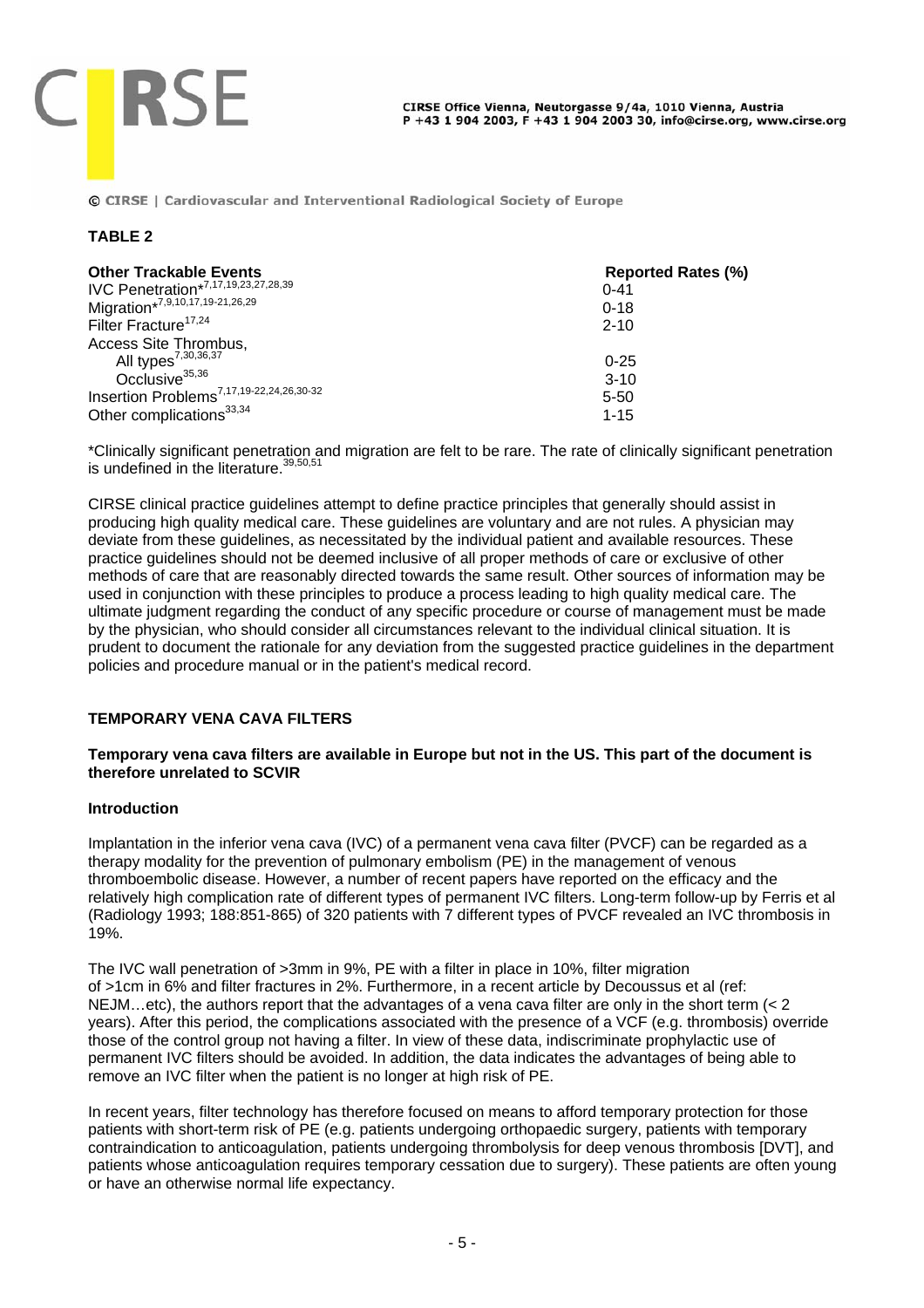This has led to the development of temporary tethered filters that must be removed within 2 weeks of insertion and retrievable IVC filters (without tether) that can be retrieved or left in place as permanent filters. The permanent option of the retrievable filter is especially suitable for those patients where uncertainty exists regarding the ethiology of the thrombosis and may in retrospect require permanent partial vena cava interruption.

The clinical advantages of a retrievable filter above a temporary tethered filter are:

- 1. No risk of infection during the implantation period at the insertion site. Tethered temporary filters (i.e. the filter is attached to a catheter which protrudes outside of the body or is attached under the skin at the insertion site) can become infected at the insertion site;
- 2. No risk of movement of the filter due to inadvertent manipulation of the filter at the insertion site during the implantation period;
- 3. The choice to leave the filter in place as a permanent filter should the filter be filled with large amounts of non-resolvable clot;
- 4. Filters with tethers must always be removed through the introduction (implantation) system and therefore, may require surgical removal in the event of filter thrombosis due to clot capturing;
- 5. The possibility to leave the filter implanted permanently in case of prolonged risk of PE, without the risk of having to remove the filter and replacing it with a permanent filter.

There is currently only limited commercial availability of retrievable filters in Europe and the countries outside of the USA. None have been approved for use in the USA.

#### **Possible Indications for Temporary or Retrievable Filters**:

- 1. Patients with evidence of pulmonary embolus or IVC, iliac, or femoral-popliteal DVT and temporary contraindication to anticoagulation (e.g. planned surgery)
- 2. Temporary complication of anticoagulation (e.g. unknown bleeding focus)
- 3. Massive pulmonary embolism with residual deep venous thrombus in a patient at temporary risk of further PE (e.g. no adequate anticoagulation yet)
- 4. Local fibrinolysis for DVT

**CIRSE** 

- 5. Pregnant patient with proven DVT during caesarean section or birth
- 6. Temporary free floating iliofemoral or inferior vena cava thrombus
- 7. Severe trauma without documented PE or DVT
	- (a) Closed head injury (b) Spinal cord injury (c) Multiple long bone or pelvic fractures
- 8. High risk patients (e.g. immobilised, ICU patients, prophylactic pre-operative placement in patients with multiple risk factors for venous thromboembolism)

Because the clinical data of placement of a temporary filter is minimal, this should always be balanced against implantation of a permanent filter. Retrievable filters are always preferred above tethered filters. The latter should not be used anymore when a retrievable filter is available.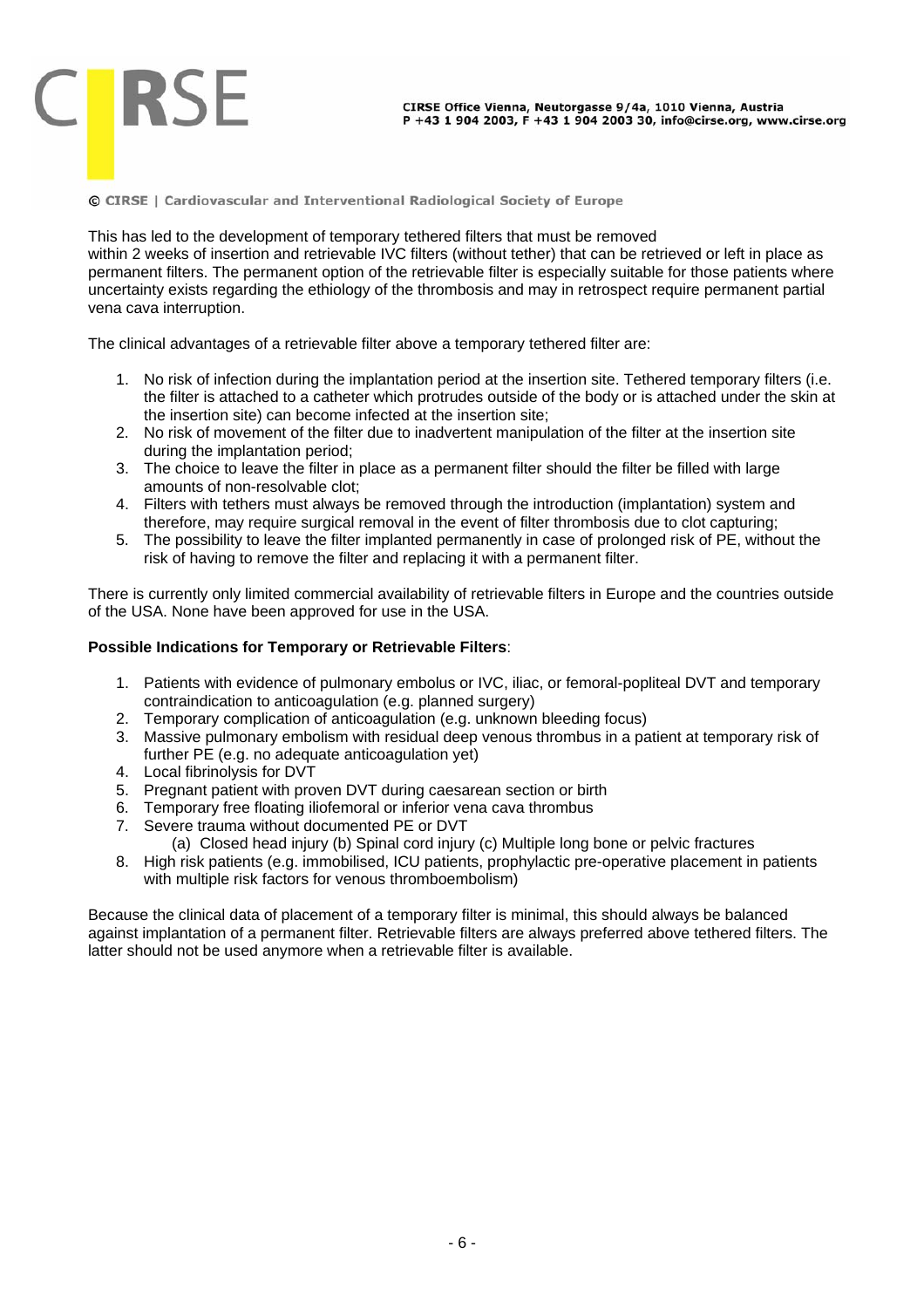

#### **References**

- 1. Dalen F, Albert JS. Natural history of pulmonary emboli. Prog Cardiovas Dis 1975; 17: 259-270.
- 2. Consensus Development Panel: Prevention of venous thrombosis and pulmonary embolism. JAMA 1986; 256:744-749.
- 3. Goldhaber SZ, Hennekens CH, Evans DA, et al. Factors associated with correct antemortem diagnosis of major pulmonary embolus. Am J Med 1982; 73:822-826.
- 4. Clagett GP. Basic data related to venous thromboembolism. Ann Vasc Surg 1988; 2:402-405.
- 5. Silver D, Sabiston DC. The role of vena cava interruption in management of pulmonary embolism. Surgery 1975; 77:1-10.
- 6. Glenny RW. Pulmonay embolism. South Med J 1987; 80:1266-1276.
- 7. Becker DM, Philbrick JT, Selby JB. Inferior vena cava filters: indication, safety, effectiveness. Arch Int Med 1992; 152:1985-1994.
- 8. Mobin-Uddin K, Smith PE, Martinez LO, Lombardo CR, Jude JR. A vena caval filter for the prevention of pulmonary embolus. Surg Forum 1967; 18:209-211.
- 9. Grassi CJ. Inferior vena caval filters: analysis of five currently available devices. AJR 1991; 156:813- 821.
- 10. Dorfman GS. Percutaneous inferior vena caval filters. Radiology 1990; 174:987-992.
- 11. Greenfield LJ, DeLucia A 3d. Endovascular therapy of venous thromboembolic disease. Surg Clin North Am 1992; 72:969-989.
- 12. Savader SJ. Inferior vena cava filters. In Savader SJ and Trerotola (eds): Venous Interventional Radiology with Clinical Perspectives. Thieme, New York, NY, 1996; pp 367-399.
- 13. Ray CE, Kaufman JA. Complications of inferior vena cava filters. Abdom Imaging 1996; 21:368-374.
- 14. Kaufman JA, Geller SG. Indications for vena cava filters. AJR 1995; 164:256-257.
- 15. Valji K. Vascular and Interventional Radiology. WB Saunders Company, Philadelphia, PA, 1999; p305.
- 16. Norris C, Greenfield L, Hermanson J. Free-floating iliofemoral thrombus: a risk of pulmonary embolism. Arch Surg 1985; 120:806-808.
- 17. Ferris EJ, McCowan TC, Carver DK, McFarland DR. Percutaneous inferior vena caval filters: followup of seven designs in 320 patients. Radiology 1993; 188:851-856.
- 18. Greenfield LJ, Proctor MC. Twenty-year clinical experience with the Greenfield filter (Cardiovascular Surgery 1995; 3:199-205).
- 19. Millward SF, Peterson RA, Moher D, Lewandowski BJ, Burbridge BE, Aquino J, Formoso A. LGM (vena-tech) vena caval filter: experience at a single institution. JVIR 1994; 5:351-356.
- 20. Crochet DP, Stora O, Ferry D, Grossetete R, Leurent B, Brunnel P, Nguyen JM. Vena tech-LGM filter: long term results of a prospective study. Radiology 1993; 188:857-860.
- 21. Simon M, Athanasoulis CA, Kim D. Steinberg FL, Porter DH, Byse BH, Kleshinski S, Geller S, Orron DE, Waltman AC. Simon nitinol inferior vena cava filter: initial clinical experience. Radiology 1989; 172:99-103.
- 22. Greenfield L, Cho KJ, Proctor M, Bonn J, Bookstein JJ, Castaneda-Zuniga WR, Cutler B, Ferris EJ, Keller F, McCowan T, et al. Results of a multicenter study of the modified hook-titanium Greenfield filter. J Vasc Surg 1991; 14:253-257.
- 23. Magnant JG, Walsh DB, Juravsky LI, Cronenwett JL. Current use of inferior vena cava filters. J Vasc Surg 1992; 16:701-706.
- 24. McCowan TC, Ferris EJ, Carver DK, Molpus WM. Complications of the nitinol vena cava filter. JVIR 1992; 3:401-408.
- 25. Hye RJ, Mitchell AT, Dory CE, Freischlag JA, Roberts AC. Analysis of the transition to percutaneous placement of Greenfield filters. Arch Surg 1990; 125:1550-1553.
- 26. Ricco JF, Crochet D, Sebilotte P, Serradimigni A, Lefebvre JM, Bouissou E, Geslin P, Virot P, Vaislic C, Gallet M, et al. Percutaneous transvenous caval interruption with "LGM" filter: early results of a multicenter trail. Ann Vasc Surg 1988; 3:242-247.
- 27. Lang W, Schweiger J, Hofmann-Preiss K. Results of long-term venacavography study after placement of a Greenfield vena caval filter. J Cardiovasc Surg 1992; 33:573-578.
- 28. Athanasoulis CA. Complications of vena cava filters. Radiology 1993; 188:614-615.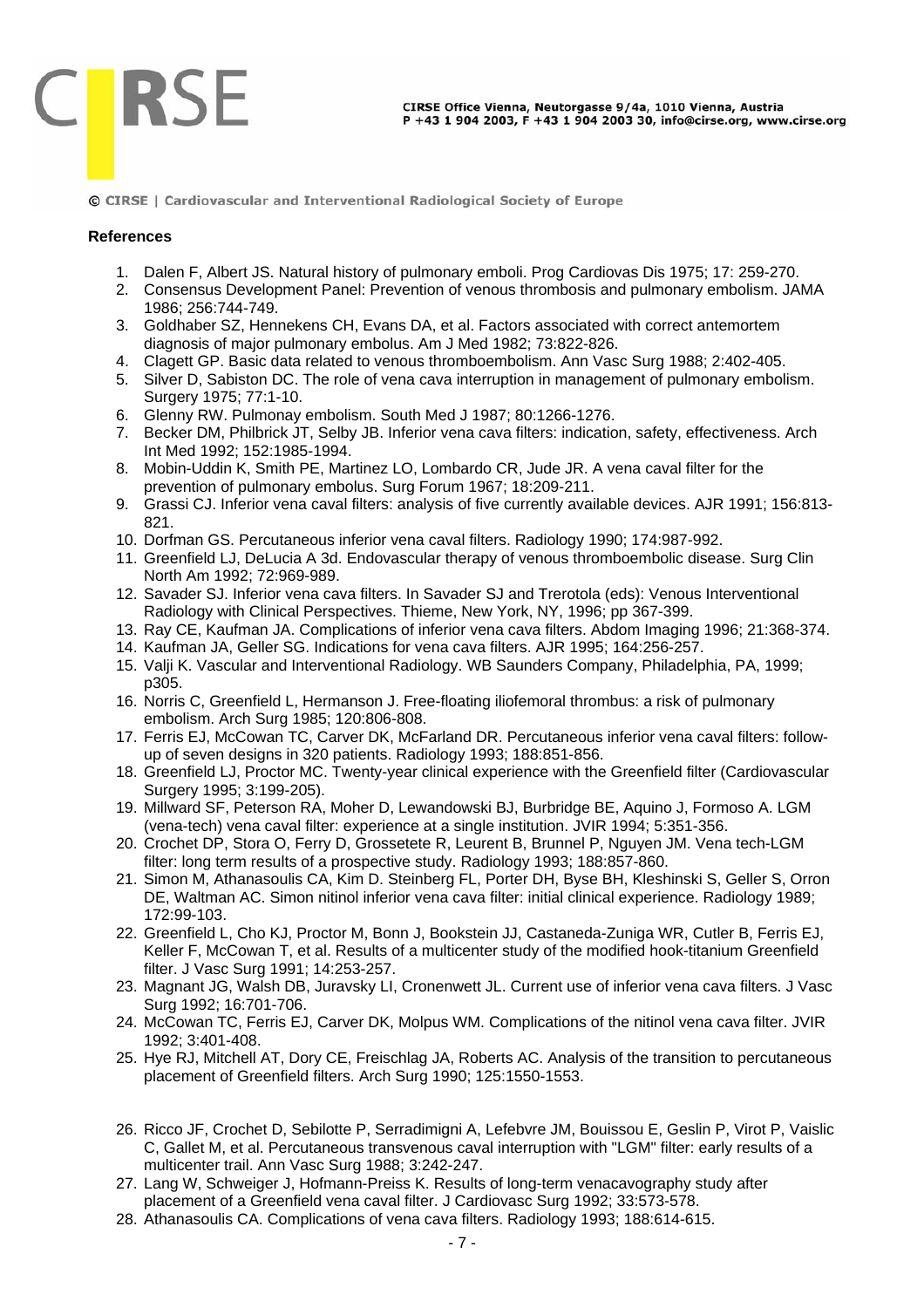#### CIRSE Office Vienna, Neutorgasse 9/4a, 1010 Vienna, Austria P +43 1 904 2003, F +43 1 904 2003 30, info@cirse.org, www.cirse.org

© CIRSE | Cardiovascular and Interventional Radiological Society of Europe

**CIRSE** 

- 29. Vesely TM. Technical problems and complications associated with inferior vena cava filters. Sem Interven Radiol 1994; 11:121-133.
- 30. Sweeney TJ, Van Aman ME. Deployment problems with the titanium Greenfield filter. JVIR 1993; 4:691-694.
- 31. Moore BS, Valji K, Roberts AC., et al. Transcatheter manipulation of asymmetrically opened titanium Greenfield filters. JVIR 1993; 4:687-690.
- 32. Teitelbaum GP, Jones DL, van Breda A, Matsumoto AH, Fellmeth BD, Chespak LW, Barth KH. Vena caval filter splaying: potential complication of use of the titanium Greenfield filter. Radiology 1989; 173:809-814.
- 33. Grassi CJ, Bettmann MA, Rogoff P, Reagan K, Harrington DP. Femoral arteriovenous fistula after placement of a Kimray-Greenfield filter. AJR 1988; 151:681-682.
- 34. Iuanow E, Kandarpa K, Chopra R, Grassi CJ. Bleeding complications in patients undergoing percutaneous vena cava filter placement using new low profile introduction systems. Presentation at the American Roentgen Ray Annual Meeting, San Francisco, CA, April 27, 1993.
- 35. Hicks ME, et al. Prevalence of local venous thrombosis after transfemoral placement of a bird's nest vena caval filter. JVIR 1990; 1:63-68.
- 36. Molgaard CP, Yucel EK, Geller SC, Knox TA, Waltman AC. Access-site thrombosis after placement of inferior vena cava filters with 12-14 F delivery sheaths. Radiology 1992; 185:257-261.
- 37. Millward SF, Marsh JI, Peterson RA, Rasuli P, French G, Wilson CM, Tennenhouse JE, Morris DC, Simons ME, Formoso AF. LGM (Vena Tech) vena cava filter: clinical experience in 64 patients. JVIR 1991; 2:429-433.
- 38. Murphy TP, Dorfman GS, Yedlicka JW, McCowan TC, Vogelzang RL, Hunter DW; Carver DK, Pinsk R, Castaneda-Zuniga W, Ferris EJ, et al. LGM vena cava filter: objective evaluation of early results. JVIR 1991; 2:107-115.
- 39. Simon M. Vena Cava Filters: Prevalent Misconceptions. JVIR 1999; 10:1021-1024.
- 40. Atkins CW, Thurer RL, Waltman AC, Margolies MN, Schneider RC. A misplaced caval filter: its removal from the heart without cardiopulmonary bypass. Arch Surg 1980;115:1133-1135.
- 41. Casteneda F, Herrera M, Cragg AH, Salamonowitz E, Lund G, Castaneda-Zuniga WR, Amplatz K. Migration of a Kimray Greenfield filter to the right ventricle. Radiology 1983;149:690-691.
- 42. Friedell ML, Goldenkranz RJ, Parsonnet V, et al. Migration of a Greenfield filter to the pulmonary artery: a case report. J Vasc Surg. 1986; 3:929-931.
- 43. Urbaneja A, Fontaine AB, Bruckner M, Spigos DG. Evulsion of a vena tech filter during insertion of a central venous catheter. JVIR 1994; 5:783-785.
- 44. Loesberg A, Taylor FC, Awh MH. Dislodgment of inferior vena caval filters during blind insertion of central venous catheters. AJR 1993; 161:637-638.
- 45. Puram B, Maley TJ, White NM, Rotman HH, Miller G. Acute myocardial infarction from the migration of a Greenfield filter. Chest 1990; 98:1510-1511.
- 46. Bach JR, Zaneuski R, Lee H. Cardiac arrhythmias from malpositioned Greenfield filter in a traumatic quadriplegic. Am J Phys Med Rehabil 1990; 69:251-253.
- 47. Villard J, Detry L, Clermont A, Pinet F. Eight cases of Greenfield filters in the right heart cavities: their surgical treatment. Ann Radiol 1987; 30:102-104.
- 48. LaPlante JS, Contractor FM, Kiproff PM, Khoury MB. Migration of the Simon nitinol vena cava filter to the chest. AJR 1993; 160:385-386.
- 49. Poillaud C, Ollitraut J, Paillard F, Biron Y, Gouffault J. Proximal migration of a caval filter: apropos of a case. Ann Cardiol Angeiol (Paris) 1988; 37:129-131.
- 50. Appleberg M, Crozier JA. Duodenal penetration by a Greenfield caval filter. Aust N Z J Surg 1991; 61:957-960.
- 51. Howerton RM, Watkins M, Feldman L. Late arterial hemorrhage secondary to a Greenfield filter requiring operative intervention. Surgery 1991; 109:265-268.
- 52. Blebea J, Wilson R, Waybill P, Neumyer MM, Blebea JS, Anderson KM, Atnip RG. Deep venous thrombosis after percutaneous insertion of vena caval filters. J Vasc Surg 1999; 30:821-829.